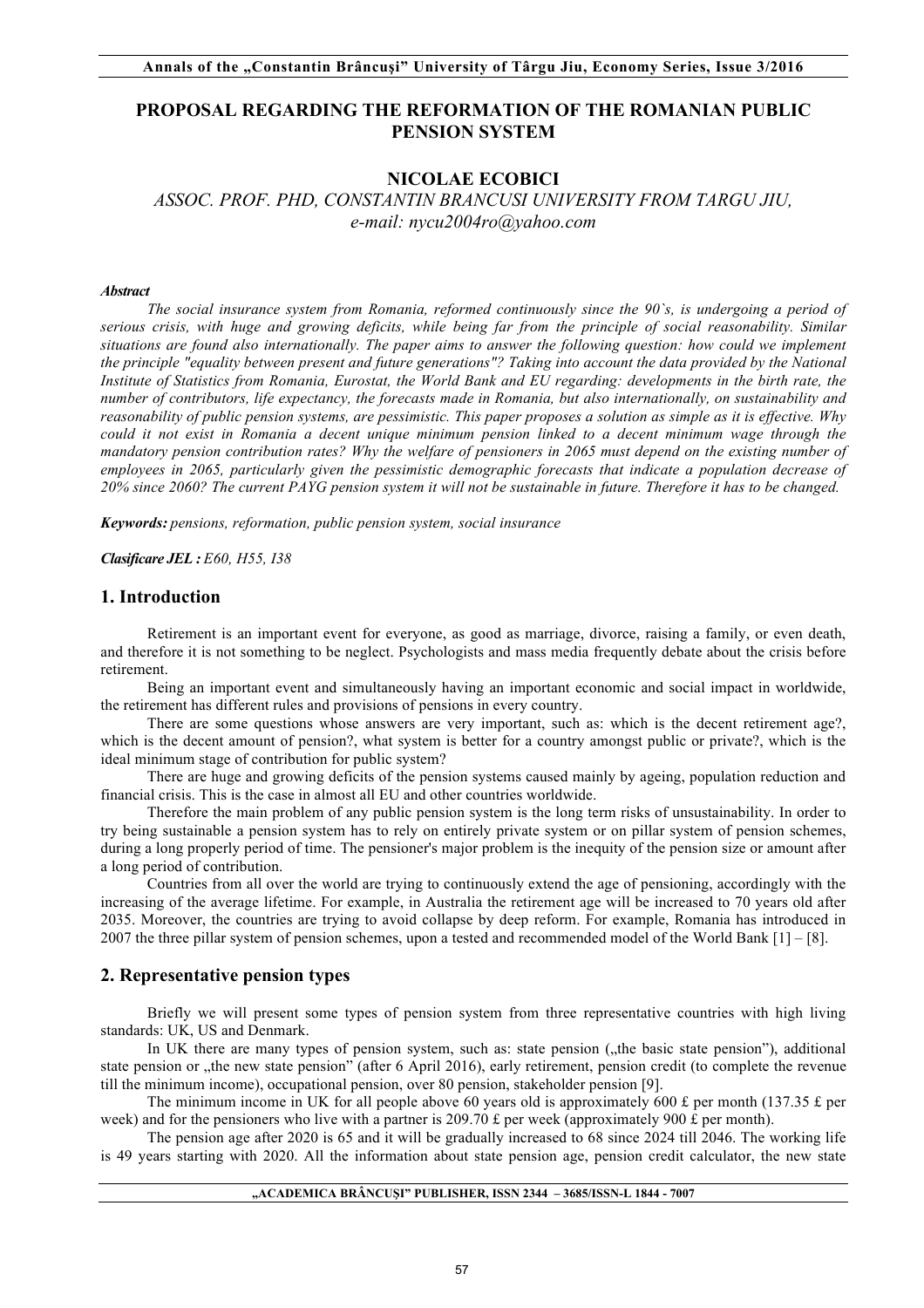# **Annals of the "Constantin Brâncuşi" University of Târgu Jiu, Economy Series, Issue 3/2016**

pension and others can be obtained online [9].

The basic state pension in UK is now maximum £115.95 per week [9], and yearly it will slowly increase.

In US, the land of all possibilities, there are a lot of types of retirement plans, such as: Individual Retirement Arrangements (IRAs), Roth IRAs, 401(k) Plans, 403(b) Plans, SIMPLE IRA Plans (Savings Incentive Match Plans for Employees), SEP Plans (Simplified Employee Pension), SARSEP Plans (Salary Reduction Simplified Employee Pension), Payroll Deduction IRAs, Profit-Sharing Plans, Defined Benefit Plans, Money Purchase Plans, Employee Stock Ownership Plans (ESOPs), Governmental Plans, 457 Plans, 409A Nonqualified Deferred Compensation Plans [10]. Actually, the motto in this country is "start saving, keep saving and stick to your goals".

In Denmark the pension system is very well-established, over 95% of Danish are paying into private pension schemes. There are different types of pension schemes in Denmark, such as: state pension scheme, statutory pension schemes (ATP contribution and SP contribution), collective pensions, company pensions or private pension schemes [11].

As a conclusion, the pension size is determined by the period of contribution and the private systems ensure an important supplement for state pension.

### **3. Romanian Pension System**

In Romania the pension system has been gradually reformed and since 2007 it include a public system with two pillar of pension schemes and a private system (the third pillar), upon a tested and recommended model of the World Bank [1]-[8]. Currently, the Romanian public pension system is a "pay as you go" system and it is based on solidarity between generations [12].

The lifetime expectation in Romania is increasing, and the evolution in long term of the number of pensioners, monthly average pension, the dependency rate of the public system and the replacement rate of earnings through pension are very risky for the sustainability of the pension system [13].

Yearly evolution of total average number of all social insurance pensioners between 2003-2015 is showed in fig. no. 1, (social insurance include: state social insurance, social insurance from former farmers system, social insurance from Ministry of Culture, social insurance from Insurance House of Lawyers, social benefits– pension type and war, invalids, orphans and widows pensioners) [15].



Fig. no. 1: Yearly evolution of average number of pensioners between 2003-2015 (Source: National Institute of Statistics – Average number of pensioners and monthly average pension, year 2015 http://www.insse.ro/cms/sites/default/files/field/publicatii/numarul\_de\_pensionari\_si\_pensia\_medie\_lunara\_in\_anul\_20 15\_0.pdf, pag. 33-34)

We see that the average number of pensioners is descreasing yearly, from 6.3 million to 5.3 million, with 1 million pensioners less than twelve years ago.

#### **"ACADEMICA BRÂNCUŞI" PUBLISHER, ISSN 2344 – 3685/ISSN-L 1844 - 7007**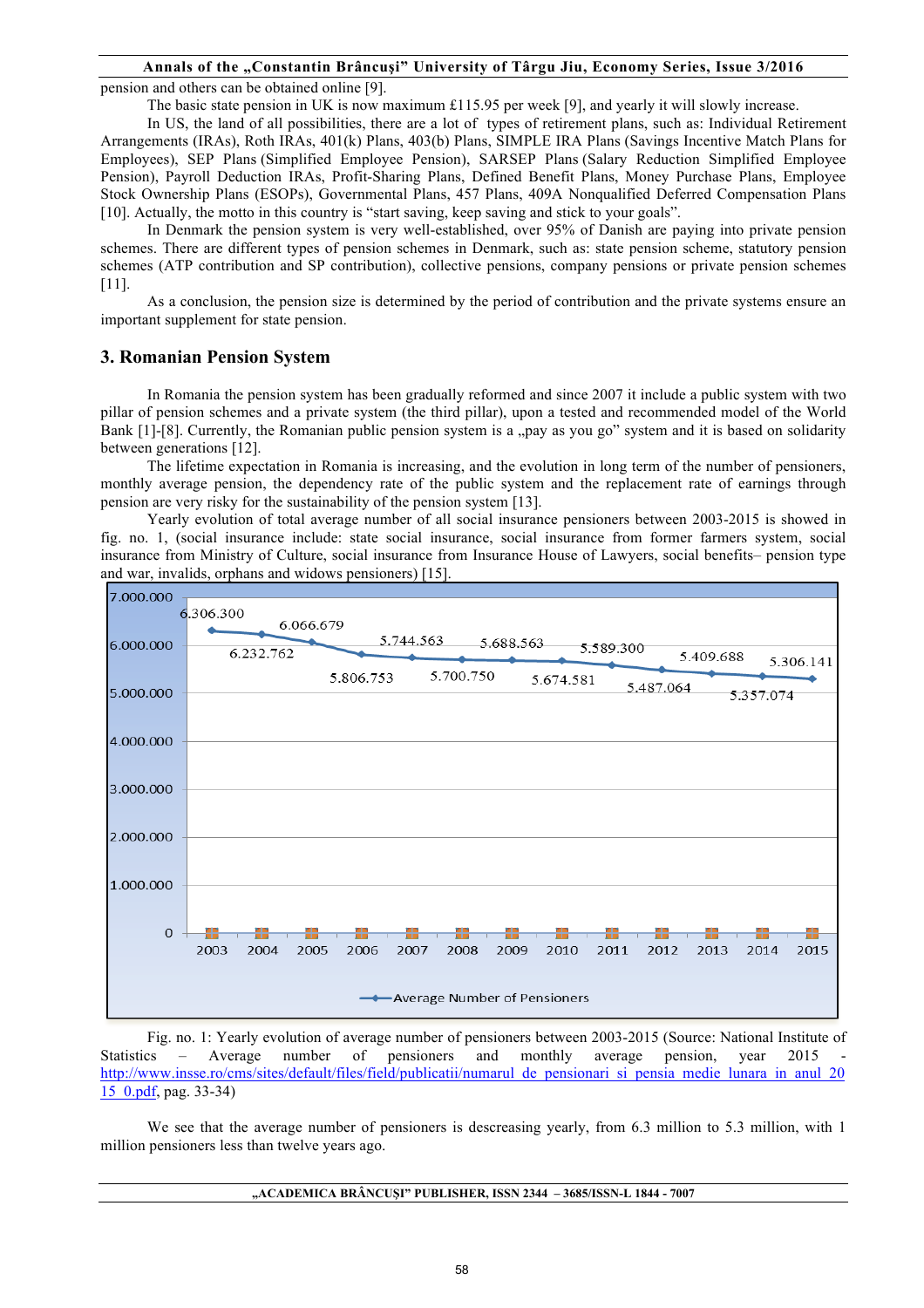

Fig. no. 2: Yearly evolution of monthly average pension, minimum wage and average net wage, between 2003- 2015 (Source: National Institute of Statistics)

We see that all three indicators are rising throughout the period analyzed and the minimum wage is higher than the monthly average pension only between 2003-2007 and 2014-2015.

Moreover, the share of state social insurance pensioners by levels of pension at December 2015 is reflected in fig no 3.



Fig. no. 3 Number of state social insurance pensioners grouped by pension levels at December 2015

(Source: National Institute of Statistics – Average number of pensioners and monthly average pension, year 2015)

We see that over two-thirds of all state social insurance pensioners received at the end of 2015 pensions under 1000 RON and only 3% received pensions over 2001 RON.

"If in 1990 more than three employees sustained a pensioner, the relationship between employees and pensioners has reached in 2009 a nearly one (0.98 employees / 1 retired). If current conditions for retirement persist in 2050 half of Romania's active population will be retired. After 2030, the pension system will collapse because of low labor input together with massive inflows of pensioners, which will contribute to the degradation rate of dependence"

### **"ACADEMICA BRÂNCUŞI" PUBLISHER, ISSN 2344 – 3685/ISSN-L 1844 - 7007**